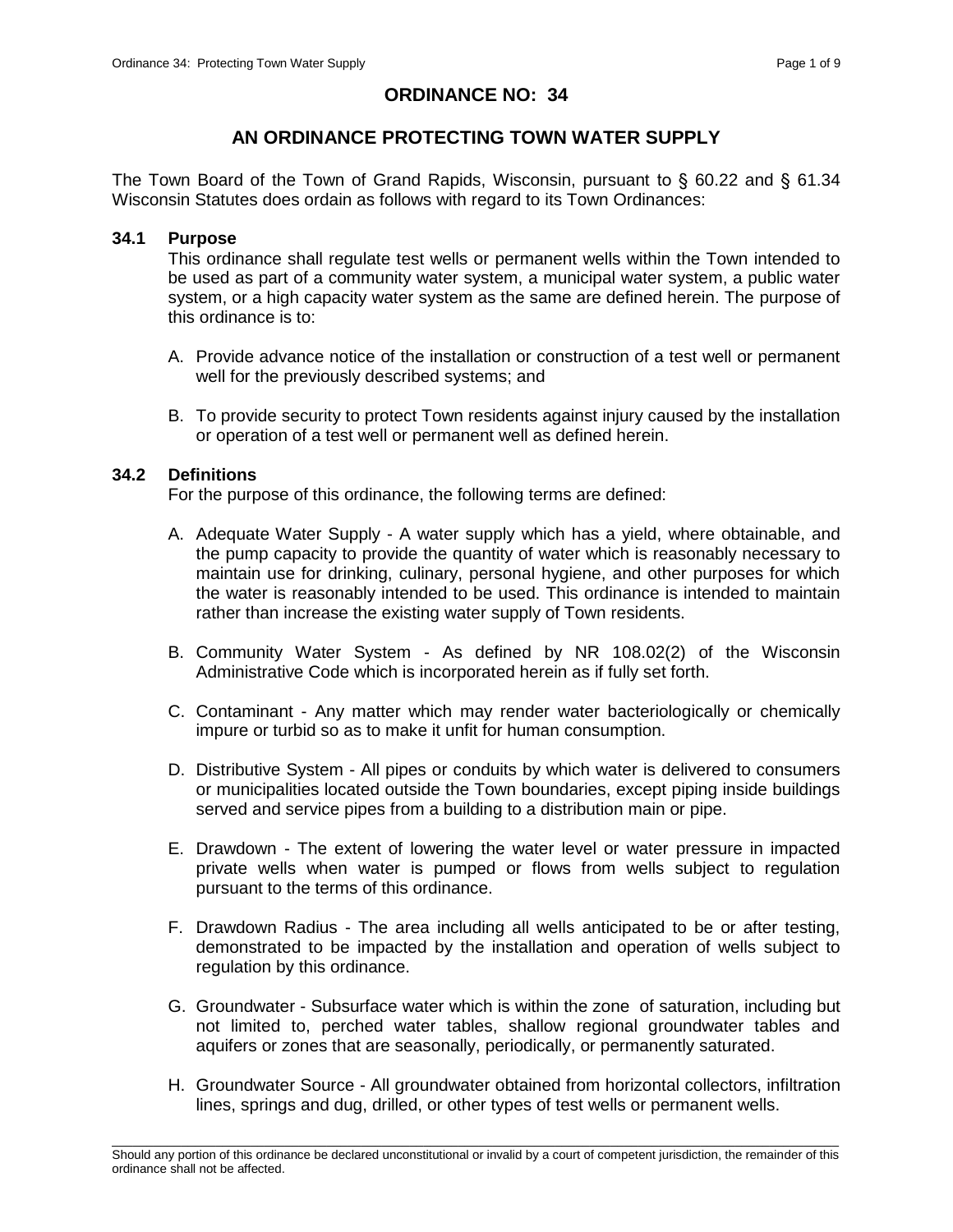- I. High Capacity Water Supply or System As defined by NR 112-03(30m) of the Wisconsin Administrative Code which is incorporated herein as if fully set forth.
- J. Living Boundaries Unit A domicile located within the Town boundaries
- K. Municipality Any City, Town, Village, County, County Utility District, Town Sanitary District, Town Utility District, School District or Metropolitan Sewage District or any other public entity created under Wisconsin law and having authority to collect, obtain, store, treat or convey water for domestic, commercial or industrial use.
- L. Municipal Water System As defined by NR 108.02(9) of the Wisconsin Administrative Code which is incorporated herein as if fully set forth.
- M. Person An individual, corporation, company, association, cooperative, trust, institution, partnership, state, municipality, or federal agency.
- N. Private Water Supply One or more sources of groundwater, including facilities for storage and conveyance of groundwater, such as wells, springs, pumps, pressure tanks and reservoirs, on one property, other than those serving a public water system.
- O. Public Water System As defined by NR 108.02(12) of the Wisconsin Administrative code which is incorporated herein as if fully set forth.
- P. Specific Capacity The continuous yield of a well at a given well water or pressure drawdown expressed in gallons per minute, per foot of drawdown.
- Q. Supplier of Public Water System Any person who owns or operates a public water system.
- R. Utility A public utility as defined in Chapter 196 of the Wisconsin Statutes as the same may be modified or amended.
- S. Waterworks or Water System Any facility installed or constructed to obtain, store, treat, or convey water for drinking or domestic, commercial, or industrial use for a public water system.
- T. Well An excavation or opening into the ground made by digging, boring, drilling, driving, or other methods for the purpose of obtaining groundwater. This definition applies to all wells, whether for test purposes or for permanent US.
- U. Well Driller Any person, firm, or corporation, whether private or public, employed in obtaining groundwater from a well by digging, boring, drilling, driving, or other methods for the purpose of obtaining groundwater.
- V. Yield The quantity of water which may flow or be pumped from the well per unit of time.

#### **34.3 Written Notice of Construction**

A. No test well, permanent well or modification to or reconstruction of any existing well shall be constructed in the Town if such well is intended as part of a community water system, a municipal water system, a public water system, or a high capacity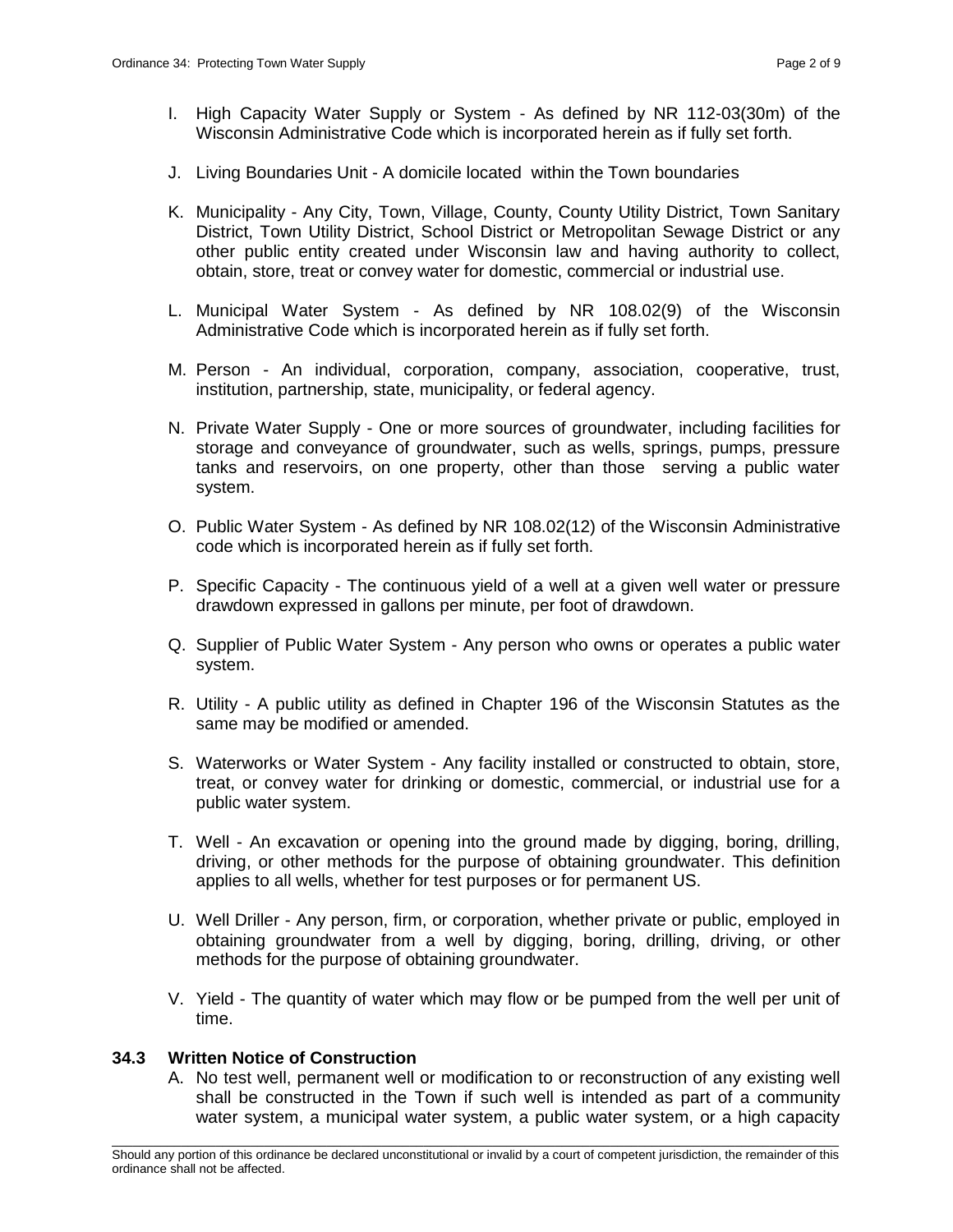water system, unless written notice of such well and its intended use is given to the Town, given to the Town at the earliest of:

- 1) Within ten (10) days of the submission of preliminary plans and specifications to the Wisconsin Department of Natural Resources under NR 108.04; or
- 2) Sixty (60) days prior to the commencement of any test or permanent well construction.
- B. Said notice shall be provided to the Town Clerk and shall contain the following information:
	- 1) The name of the supplier of water and/or owner of the well;
	- 2) The type of water system for which the well will be used;
	- 3) The location of the well and the name of the owner of the site location;
	- 4) The description and location of the distribution system for the water system, identifying affected roads, rights-of-way, and easements to be utilized in transporting the water to its ultimate use;
	- 5) The name and address of the well driller;
	- 6) Identification of all existing wells, public, private, municipal, community and/or high capacity within the greater of;
		- a) A one mile radius of the projected well; or
		- b) The drawdown radius of the projected well.
	- 7) The estimated specific capacity of the well, whether a test or permanent well;
	- 8) The estimated yield of the test and/or permanent well(s), utilizing calculations based on per minute yields, per day yields, and annual yields;
	- 9) The groundwater source to be utilized by the well;
	- 10) The estimated time for completion of the permanent water supply and distribution systems;
	- 11) The groundwater source to be utilized by the well;
	- 12) The estimated time for completion of the permanent water supply and distribution systems;
	- 13) The estimated useful life of the well and water system;
	- 14) The contact person having authority to respond to inquiries regarding the application.
- C. In all events, the Town reserves the right to require well surveys to identify the status of existing area wells prior to testing or operation of any well subject to regulation by this ordinance.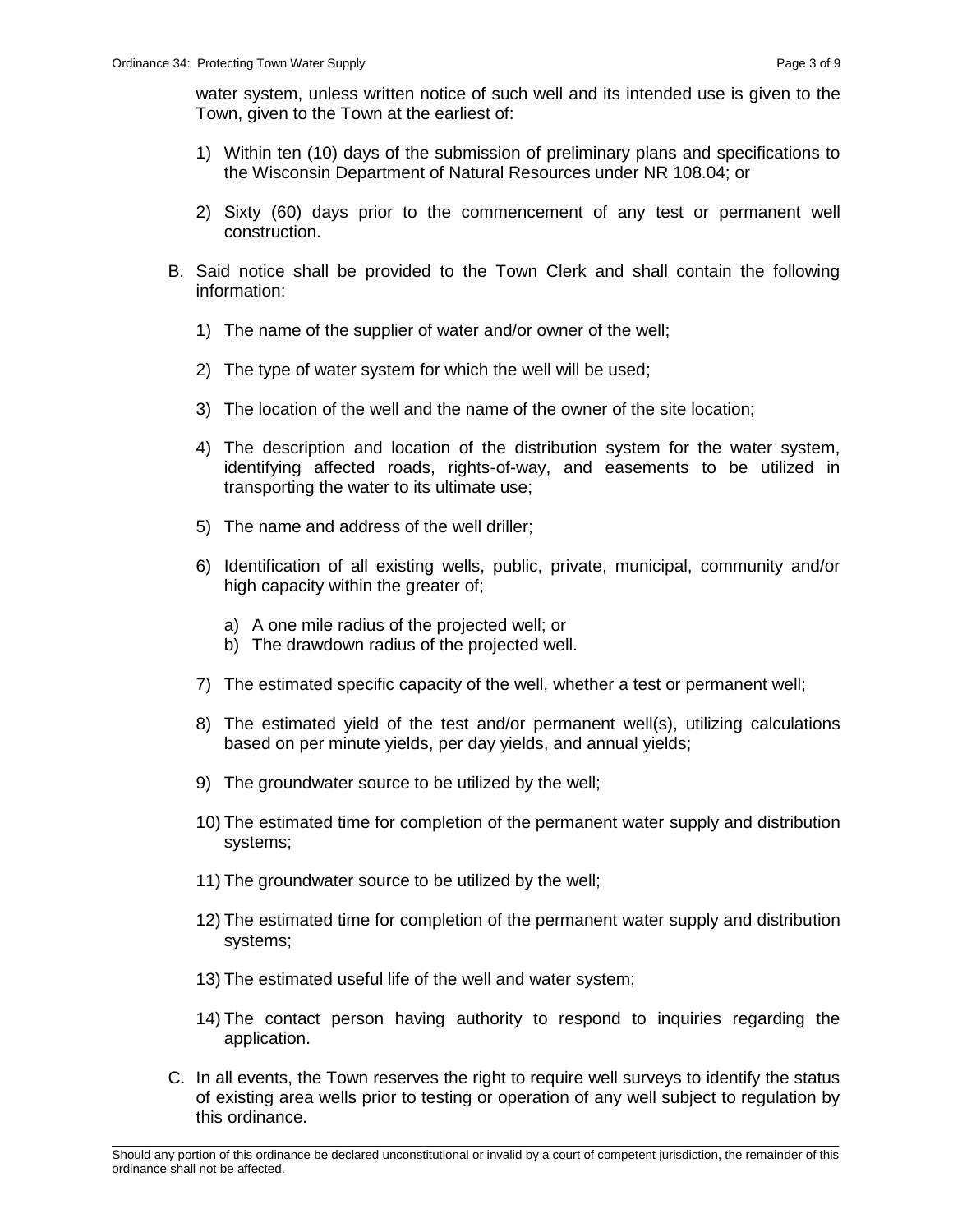D. Any information identified above which is not available at the time of the required submission of the Notice shall be supplied immediately as the same becomes available or determinable. The Notice required by this section shall be in addition to any and all reports, applications and/or Notices required elsewhere in any Town ordinance applicable to wells or the location of wells. The applicant shall be responsible for supplementing or updating the submitted application as new information is obtained or as circumstances change.

## **34.4 Report Filing and Filing Fees**

- A. The plans and specifications for construction, modification or reconstruction for all water distribution systems located or to be located within the Town shall be filed with the Town Clerk 60 days prior to commencement of construction of any such distribution system or portion thereof. The information to be submitted shall include specification of the size, type and exact location of the distribution system and its appurtenances and shall indicate whether such is to be located within private or public lands and shall indicate the owners of all lands upon which the system shall be located.
- B. If the water system proposed or under construction is a reviewable project under Chapter NR 108(2) of the Wisconsin Administrative Code, copies of any and all reports required to be filed with the Wisconsin Department of Natural Resources shall simultaneously be filed with the Town Clerk.
- C. The plans and specifications for all water distribution systems described in paragraph 1 above shall be accompanied by:
	- 1) An application and inspection fee as per Ordinance 39 "Schedule of Fees and Forfeitures" plus all additional costs and expenses reasonably incurred by the Town in connection with review of the application, inspection and approval of the permit; and
	- 2) A performance bond in an amount which the Town Board determines to be reasonably necessary to secure the proper performance and completion of the construction of the relevant water distribution systems located within the Town Said bond shall be determined in light of the nature of the improvements and the contents of the plans and specifications filed with the Town Clerk as set forth in Section 34.1 above.

## **34.5 Costs Incident to Well Construction**

- A. The provisions of this and any other Town ordinance notwithstanding, each well owner and supplier of water subject to this ordinance shall be solely responsible for all costs of repairs to roads, public right-of-ways, topography or other surfaces or locations damaged or disturbed in any manner due to the construction of any well and/or water distribution system servicing a community water system, municipal water system, public water system and/or high capacity water system.
- B. The well owner and water supplier shall be solely responsible for obtaining the necessary easements, public or private, for location of the well and distribution system and for conformance to all Town, State, and Federal requirements governing the same. The Town Board may limit and/or regulate the location of wells and distribution systems in conformance with applicable zoning ordinances and uses allowed in accordance therewith.

\_\_\_\_\_\_\_\_\_\_\_\_\_\_\_\_\_\_\_\_\_\_\_\_\_\_\_\_\_\_\_\_\_\_\_\_\_\_\_\_\_\_\_\_\_\_\_\_\_\_\_\_\_\_\_\_\_\_\_\_\_\_\_\_\_\_\_\_\_\_\_\_\_\_\_\_\_\_\_\_\_\_\_\_\_\_\_\_\_\_\_\_\_\_\_\_\_\_\_\_\_\_\_\_\_ Should any portion of this ordinance be declared unconstitutional or invalid by a court of competent jurisdiction, the remainder of this ordinance shall not be affected.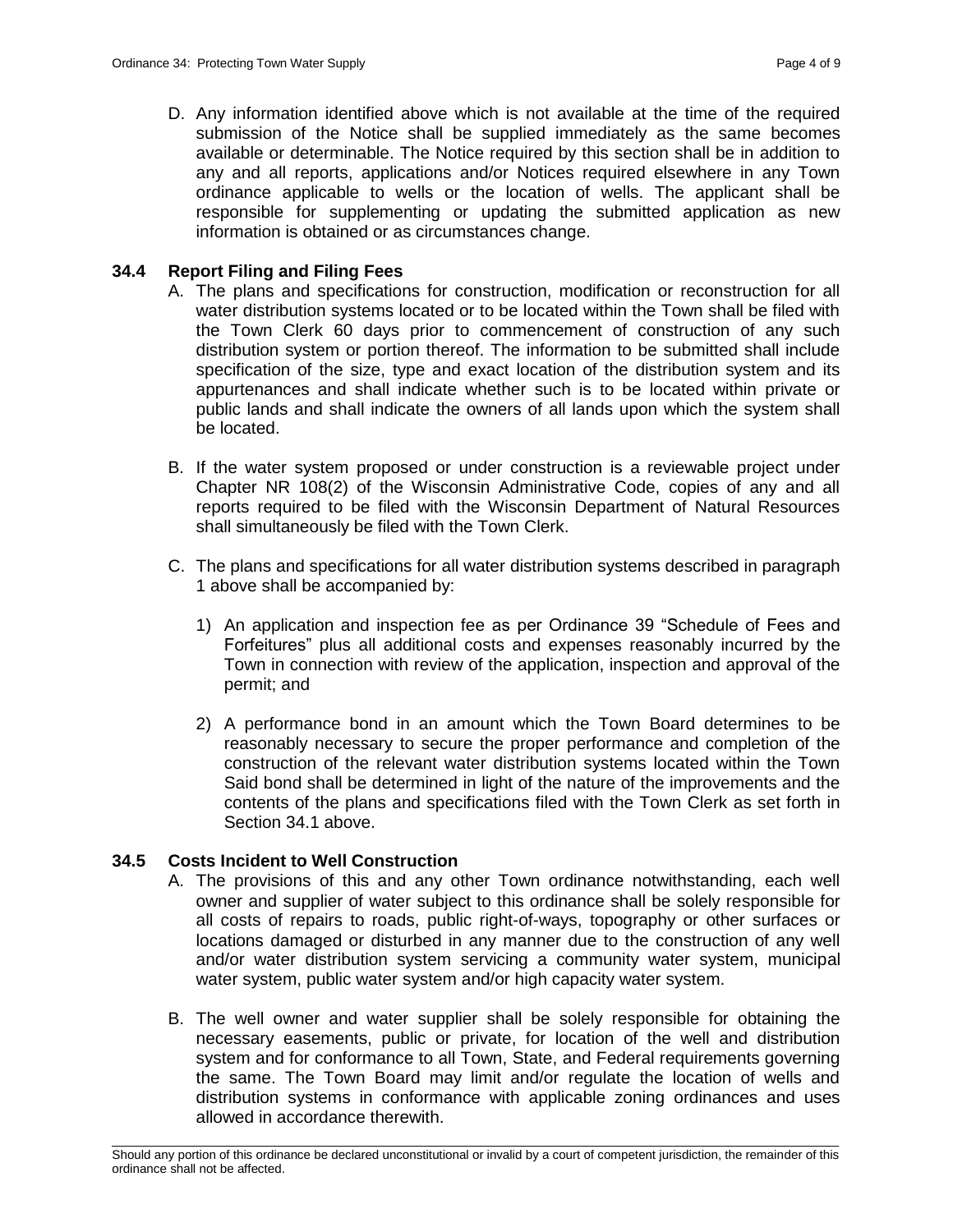## **34.6 Groundwater Protection Fund**

- A. The existence of wells servicing community water systems, municipal water systems, public water systems and/or high capacity water systems in the Town may have future adverse effects on the groundwater and groundwater sources utilized by Town residents. Protection of groundwater and groundwater sources is necessary for the maintenance of the health, welfare, and economic well-being of the Town and its residents. There presently exists the scientific knowledge and expertise necessary to reasonably determine the effect of such wells on prior, existing, normal capacity private wells and the ground water sources for such private wells. To protect Town property owners from adverse effects of the existence and location of community, public, municipal and/or high capacity wells in the Town, and to provide for reasonable compensation for any losses which may be incurred thereby, there is hereby established a Groundwater Protection Fund, to be administered as set forth herein.
- B. A special permit shall be required prior to the installation and operation of all wells servicing community, municipal, public and/or high capacity water systems located within the Town. An applicant for a special permit shall submit his or her request on forms to be supplied by the Town Clerk.
- C. There shall be imposed upon all wells servicing community, municipal, public and/or high capacity water systems an initial special permit fee payable to the Town prior to the installation of said permanent well in an amount of Ten Thousand Dollars (\$10,000) plus such amount as is reasonably expected by the Town to be required to pay the damages identified in this Section 6. Furthermore, there shall be imposed upon all wells servicing community, municipal, public, and/or or high capacity water systems an annual operation fee payable to the Town no later than February 1 of the year following each year, or fraction thereof, such a well is operating in the Town in an amount of One Thousand Dollars (\$1,000) plus an amount sufficient to pay any damages provided for by this section but not available due to disbursement of the initial special permit fee together with any costs or expenses incurred in the administration of this Groundwater Protection Fund in excess of One Thousand Dollars (\$1,000) for the permit year or fraction thereof.
- D. The initial special permit fee shall be utilized to fund a study to determine the estimated drawdown radius of the proposed well. Said study shall be prepared by a competent engineer of the Town's choice. In the event the cost of the study exceeds the amount of the initial special permit fee specified herein, such additional expense shall be charged to the applicant.
	- 1) The estimated drawdown radius (EAR) shall specify the limits of the area within which the drawdown is estimated to be (1) foot or greater during maximum pumpage of the proposed well on a continuous basis for a period of 30 days. Said area shall be designated the cone of depression (CD).
	- 2) All private wells within the CD shall be identified. Written notice shall be given to the owner of each well within the CD of the proposed well and permission sought for access to such well to undertake the following survey. The survey shall consist of:
		- a) Type of well
		- b) Depth of well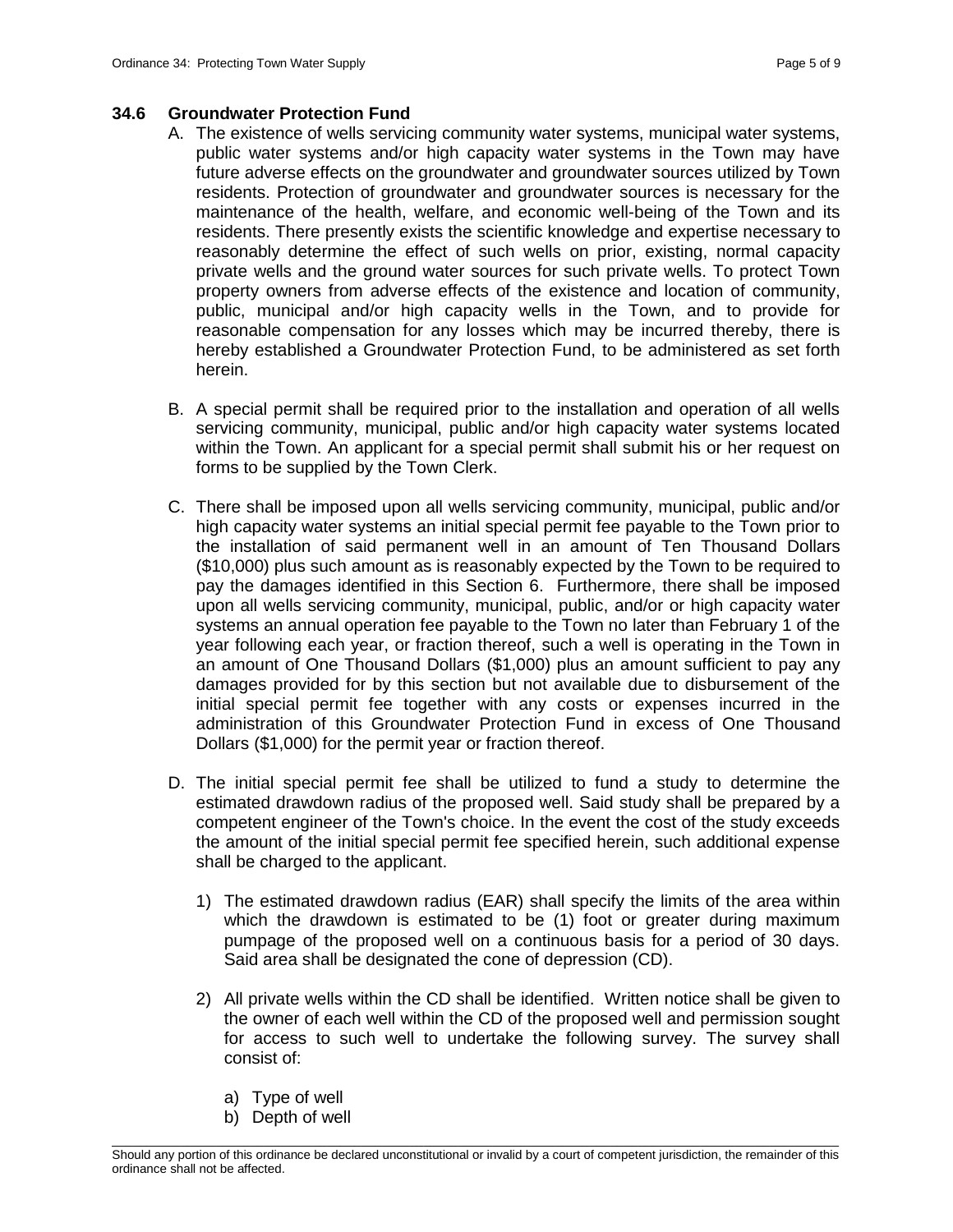- c) Screen length
- d) Depth to groundwater
- e) Specific yield
- f) Water sample to be tested for bacteria, alkalinity, nitrates, iron, chloride and manganese
- 3) The survey required pursuant to the terms of this section shall be undertaken by a competent engineer of the Town's choice. The expense of surveys required by this section shall be charged to the applicant.
- 4) In the event no private wells are located within the CD of the proposed well, the applicant shall be relieved from further obligations imposed by this ordinance for so long as no private wells are so located. Development of vacant property within the OD and construction of a private well intended for residential use on site will subject wells initially subject to regulation by this ordinance to the rules and obligations created by the "Groundwater Protection Fund" [Section 34.10] created by this ordinance.
- 5) In the event any private well is located or a private well intended for residential use on site becomes located within the CD, there shall be imposed upon all wells servicing community, municipal, public and/or high capacity water systems an annual operation permit fee payable to the Town no later than February 1<sup>st</sup> of the year following each year, or fraction thereof, such a well is operating in the Town in an amount as per Ordinance 39 "Schedule of Fees and Forfeitures" plus an amount sufficient to pay any damages provided for by this section but not available due to disbursement of the initial special permit fee, together with any costs or expenses incurred in the administration of this Groundwater Protection Fund in excess of the annual operating permit fee amount for the permit year or fraction thereof.
- 6) Private wells owned by the applicant shall be exempt from the provisions of this ordinance for so long as they remain in the ownership of the applicant, its successors and assigns.
- D. The initial special permit fees and annual operation permit fees shall be deposited into an account known as the "Groundwater Protection Fund", to be administered as follows:
	- 1) The Town shall establish and maintain a separate account for monies administered under this ordinance. Deposits into and distributions from said account shall be limited to those purposes authorized herein.
	- 2) Distributions are to be made from the Groundwater Protection Fund to well owners who incur damages or expenses as a result of any adverse effect(s) created by wells subject to the jurisdiction of this ordinance. Such damages or expenses shall include, but are not limited to, those resulting from the following:
	- a. Contamination of water supply;
	- b. Depletion of groundwater sources resulting in the drawdown of wells;
	- c. Depletion of groundwater sources resulting in a significant lowering of well water pressure in wells;

\_\_\_\_\_\_\_\_\_\_\_\_\_\_\_\_\_\_\_\_\_\_\_\_\_\_\_\_\_\_\_\_\_\_\_\_\_\_\_\_\_\_\_\_\_\_\_\_\_\_\_\_\_\_\_\_\_\_\_\_\_\_\_\_\_\_\_\_\_\_\_\_\_\_\_\_\_\_\_\_\_\_\_\_\_\_\_\_\_\_\_\_\_\_\_\_\_\_\_\_\_\_\_\_\_ Should any portion of this ordinance be declared unconstitutional or invalid by a court of competent jurisdiction, the remainder of this ordinance shall not be affected.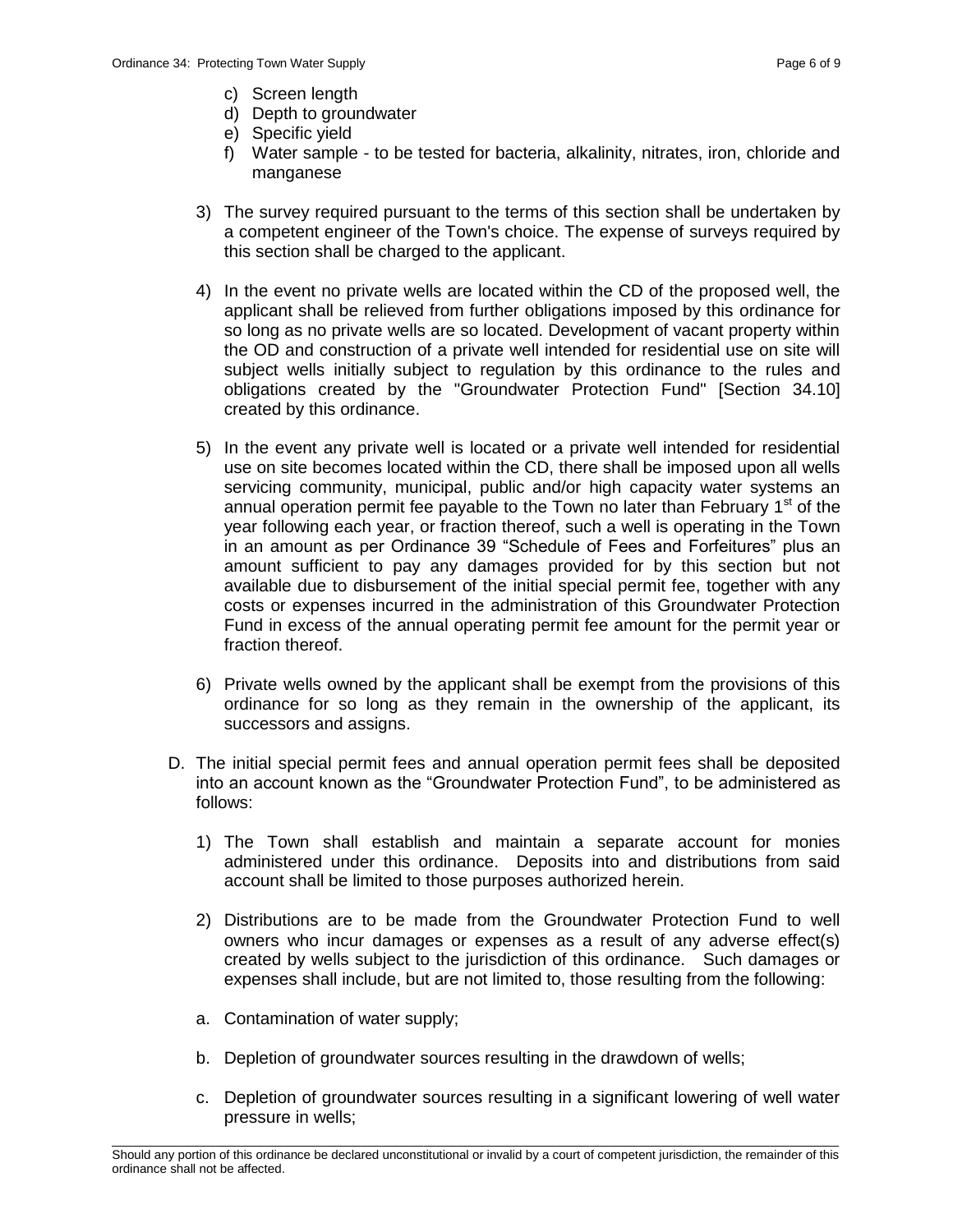- d. Such other and similar expenses or damages reasonably shown to have been caused by wells regulated under this ordinance.
- 3) Any damages or expenses found to be compensable under (2) above which occur within the greater of one mile radius or the drawdown radius shall be presumed to have been caused by the operation of the community, public, municipal and/or high capacity well. Damages or expenses incurred by well owners outside the one mile radius area may be compensable under this section if sufficient evidence is presented to reasonably establish a causal connection between the damage or expense and the community, municipal, public and/or high capacity well. The presumptions set forth above may be rebutted by clear and satisfactory evidence presented by hearing before the Town Board.
- 4) Compensable damages or expenses payable to existing well owners pursuant to the terms of this shall also apply to new wells constructed in the impacted area after the construction of the regulated well except that the distribute of the Fund shall not be entitled to compensation equivalent to the cost of the construction of a well which could have been installed but for the added requirements created by the drawdown caused by the regulated well.
- 5) Distributions from the Groundwater Protection Fund shall be made upon the submissions by the well owner of evidence of damages or expenses incurred, or to be incurred. The private well owner's submission shall include two bids identifying the work required and the cost thereof. Compensable expenses shall be limited to the following:
	- a) Obtaining an alternate water supply for a maximum period of one year after the date of the written request for a distribution for the request for a distribution from the Groundwater Protection Fund or until a replacement water supply has been obtained.
	- b) A replacement water supply.
	- c) Equipment used for treating the contaminated water supply only if it is not feasible to remedy the contamination with a replacement water supply.
	- d) Other costs as deemed necessary by the Town Board to accomplish the purpose of this ordinance.
	- e) Future costs incurred by impacted well owners for replacement of the original equipment or services required to remedy the drawdown caused by a regulated well except that such replacement costs shall be limited to the difference between the cost of a system as was on existence prior to operation of the regulated well compared to the cost of a system required due to the drawdown caused by the regulated well.
- 6) Distribution from the Groundwater Protection Fund shall not be made for the following ineligible costs:
	- a) The replacement of a sand point well with a drilled well unless;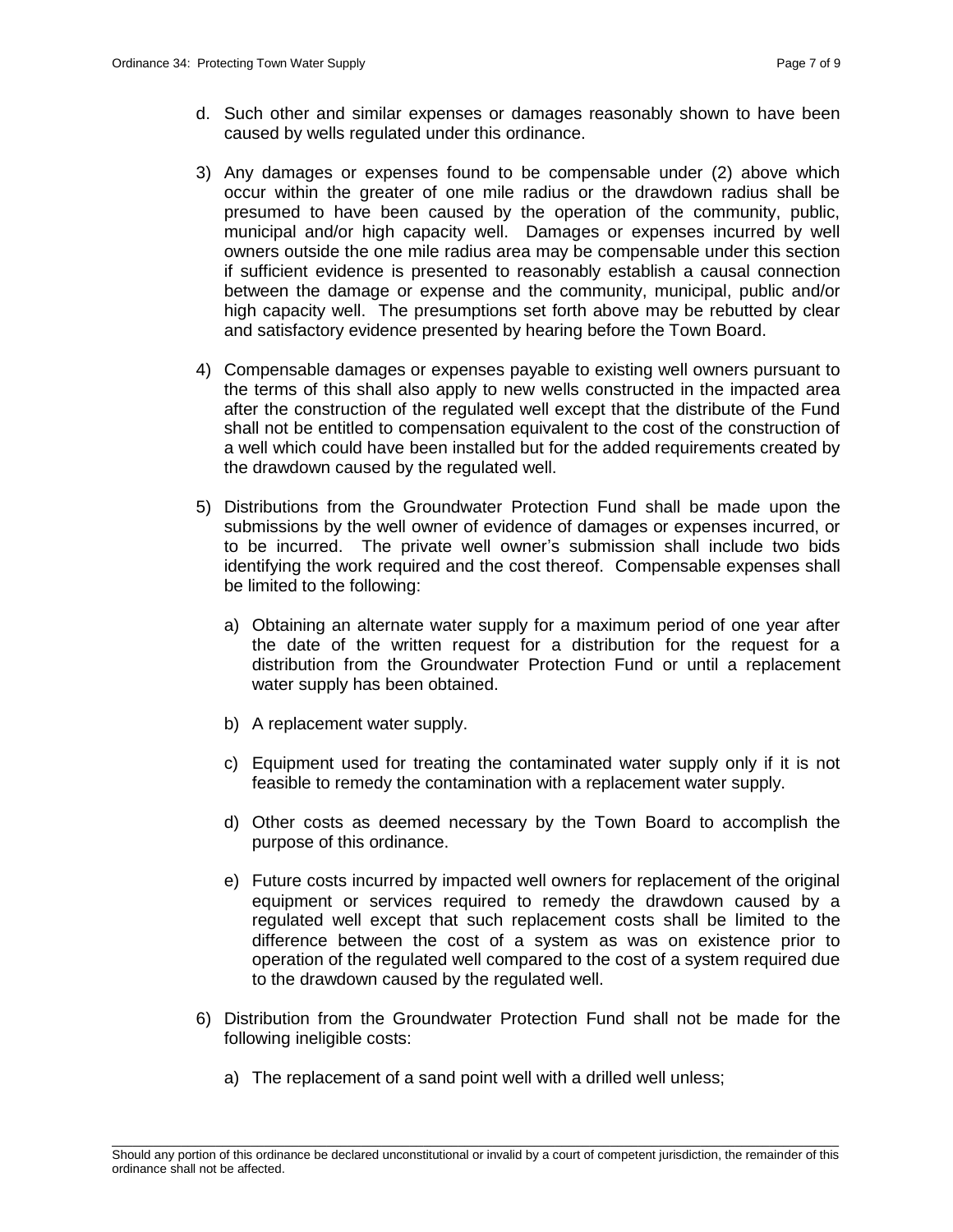- b) The Town Board determines that replacement with another sand point well is feasible or in accordance with current State of Wisconsin Department of Natural Resources and Department of Labor and Human Relations Codes-Regulations; and
- c) The Town Board determines that the claimant had no knowledge or reason to believe the sand point well would become contaminated at the time it was constructed ; and
- d) The well serves a principal residence.
- e) Any costs incurred prior to the date of this ordinance.
- f) A replacement well greater than seven (7) inches in diameter.
- g) A replacement well screen greater than ten (10) feet in length.
- h) Any consulting or cost estimate fees in excess of the annual operating permit fee.
- i) Relocation, replacement of abandonment of buried gasoline or fuel oil tanks, or similar items.
- j) Mileage, phone, postage, and other miscellaneous costs incurred by the claimant in excess of the annual operating permit fee.
- k) Any other well construction costs which exceed the dollar limits set forth in Chapter NR 123(07) (3) of the Wisconsin Administrative Code.
- l) In the event the distribution is for the replacement of the equipment or services set forth in Section 34.10 (D)(4), then no costs as delineated in Sections 34.8, 34.9 or 34.11 herein shall be reimbursed.
- 7) Distribution from the Groundwater Protection Fund shall be in addition to, and not in lieu of, other compensations which may be available to a well owner, but in no case shall distribution be made for other than actual damages and/or expenses for which compensation or reimbursement has not been received from another source.
- 8) Nothing in this ordinance or the Groundwater Protection Fund created hereunder shall be deemed to be a property right of a property well owner. Distributions from the Groundwater Protection Fund are qualified by and limited to available monies. Nothing contained herein shall obligate the Town to maintain a fund in amounts sufficient to compensate private well owners.

## **34.7 Emergency Water Provisions**

The Town Board shall have authority under this ordinance to require a special permitee to provide emergency water supplied to Town residents, including farms for lifestock use, in all cases where it is reasonable determined by the Town Board that the operation of the community, municipal, public and/or high capacity water system has depleted, contaminated, or has otherwise caused the loss of an adequate water supply. The exercise of the emergency powers herein are in addition to all other powers granted to the Town Board under this ordinance or as authorized by law.